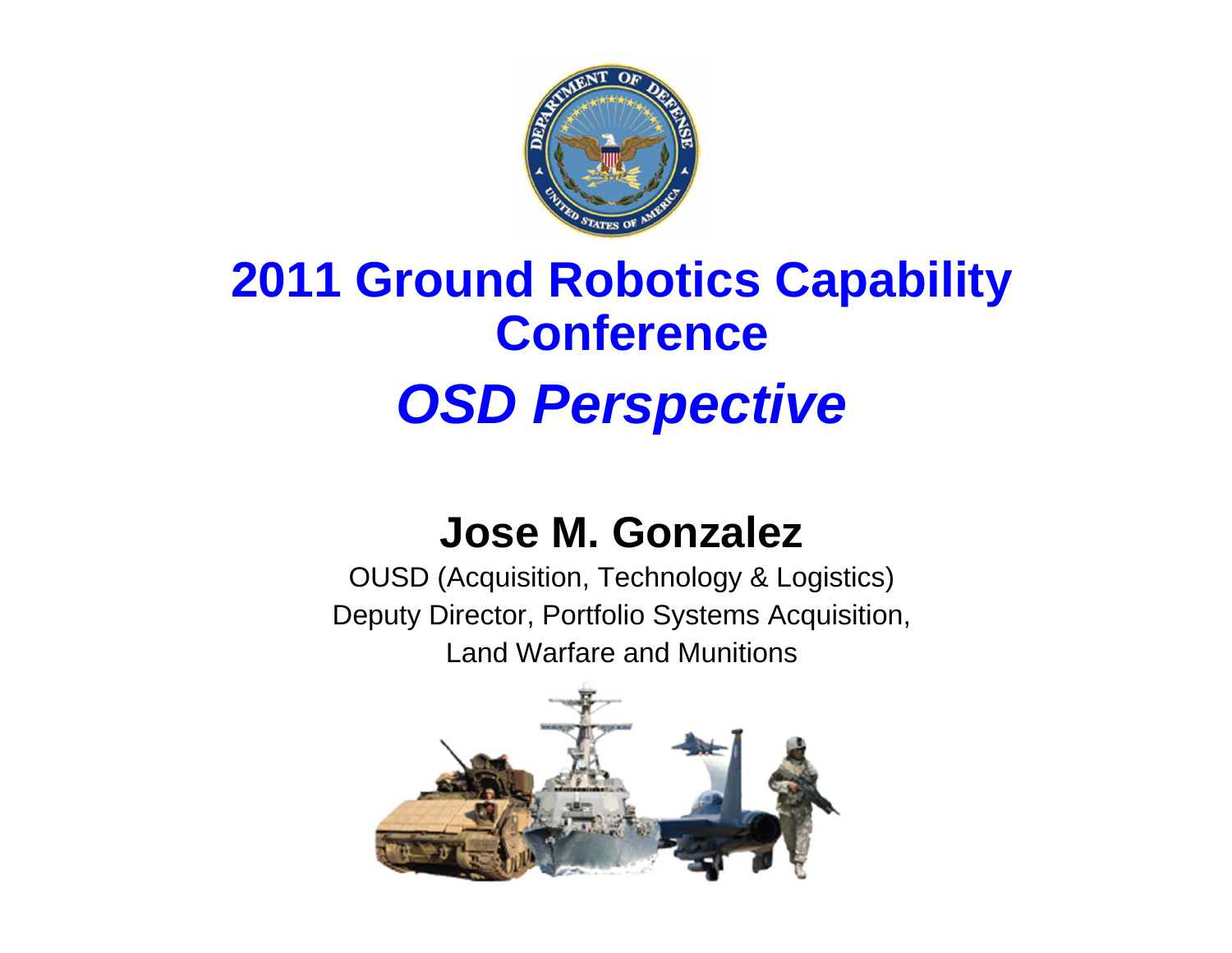

## **Discussion Topics**

- OSD/AT&L Organization
- $\bullet$ Budget Perspectives
- Acquisition Efficiency Initiatives
- Ground Robotics Acquisition Challenges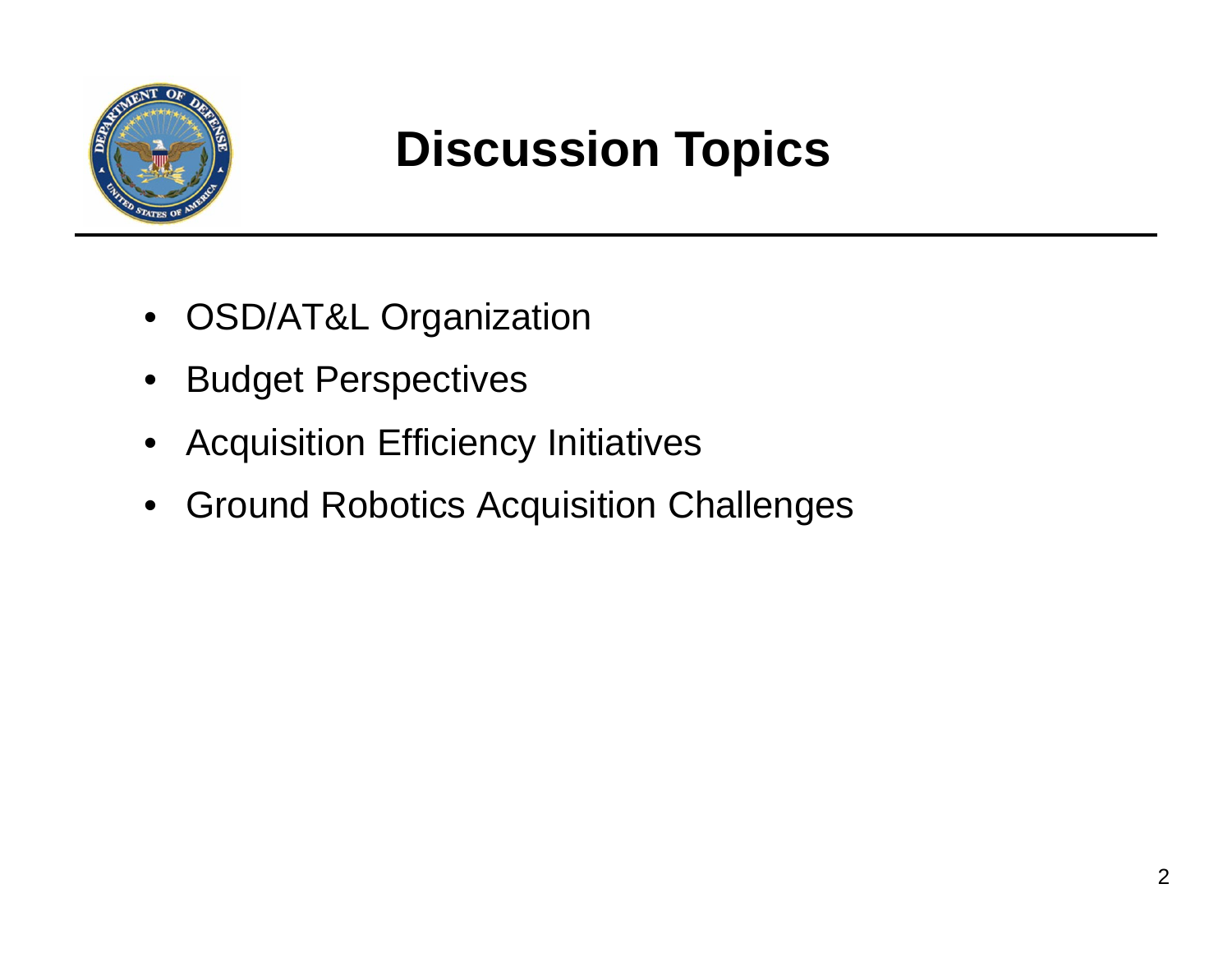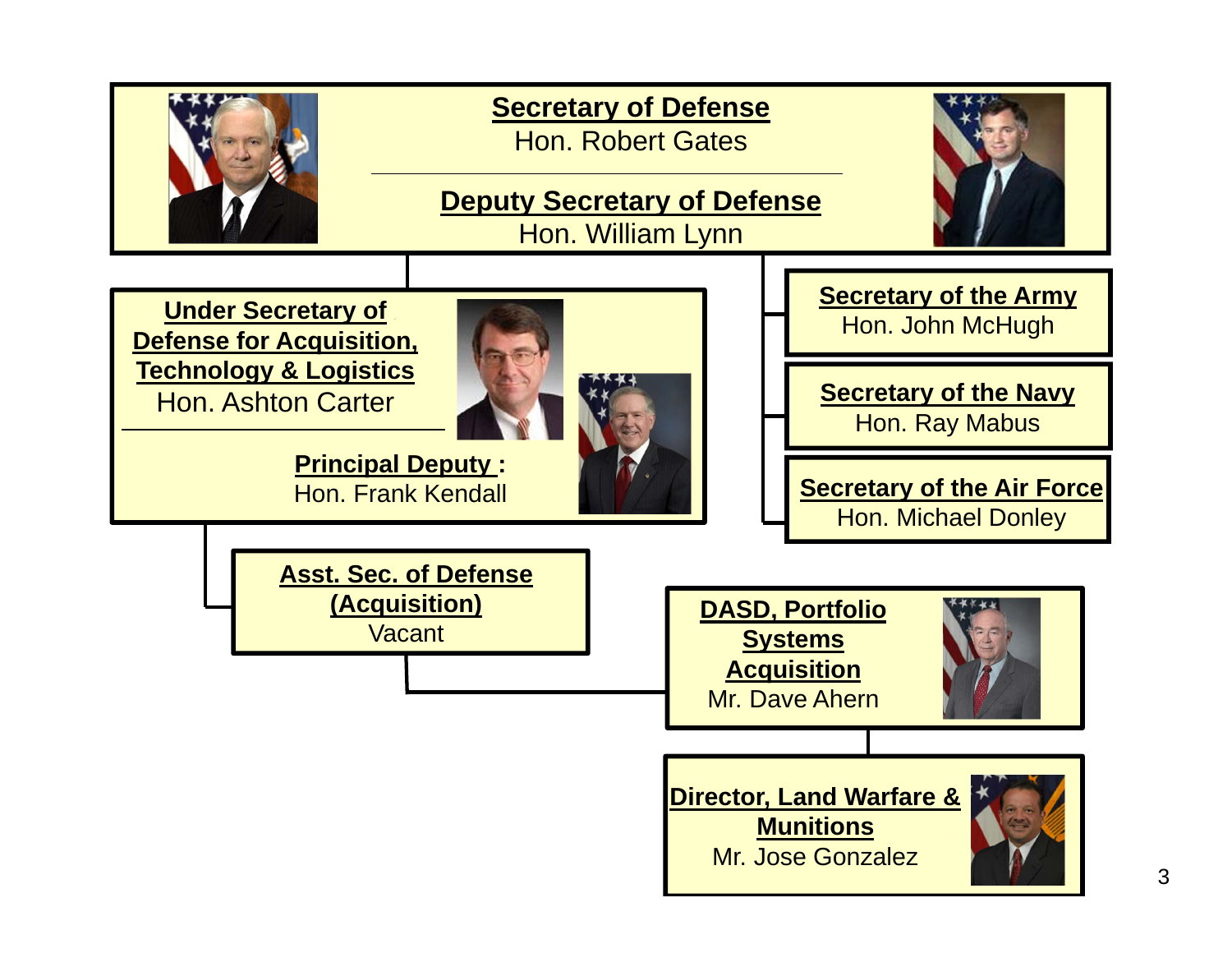

### **Excerpts from Secretary Gates January 6, 2011 Speech**

- America is at war and confronts a range of future security threats, it's important not to repeat the mistakes of the past by making drastic and ill-conceived cuts to the overall defense budget.
- At the same time, it is imperative for this department to eliminate wasteful, excessive and unneeded spending, to do everything we can to make every defense dollar count.
- The goal was, and is, to sustain the U.S. military's size and strength over the long term by reinvesting those efficiency savings in force structure and other key combat capabilities.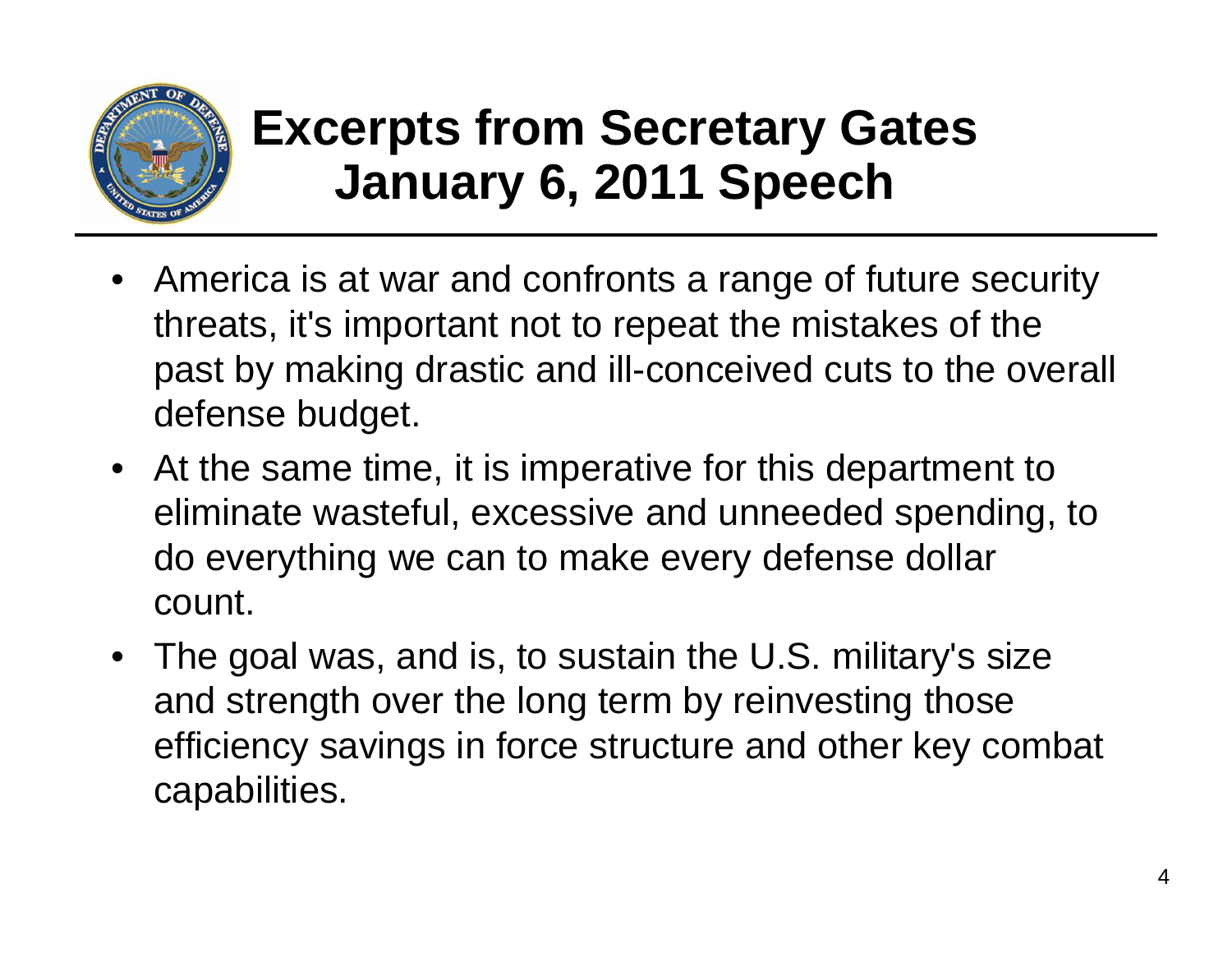

## **Excerpts from Secretary Gates January 6, 2011 Speech (cont'd)**

- • Not every defense program is necessary, not every defense dollar is sacred and well spent, and that more of nearly everything is simply not sustainable.
- The Defense Department will continue to see real, albeit steadily diminishing, growth for the next three fiscal years before flattening out in the fourth and fifth year.
- What is important is to have a budget baseline with a steady, sustainable and predictable rate of growth that avoids extreme peaks and valleys in defense spending that can be enormously harmful to readiness, planning and financial management.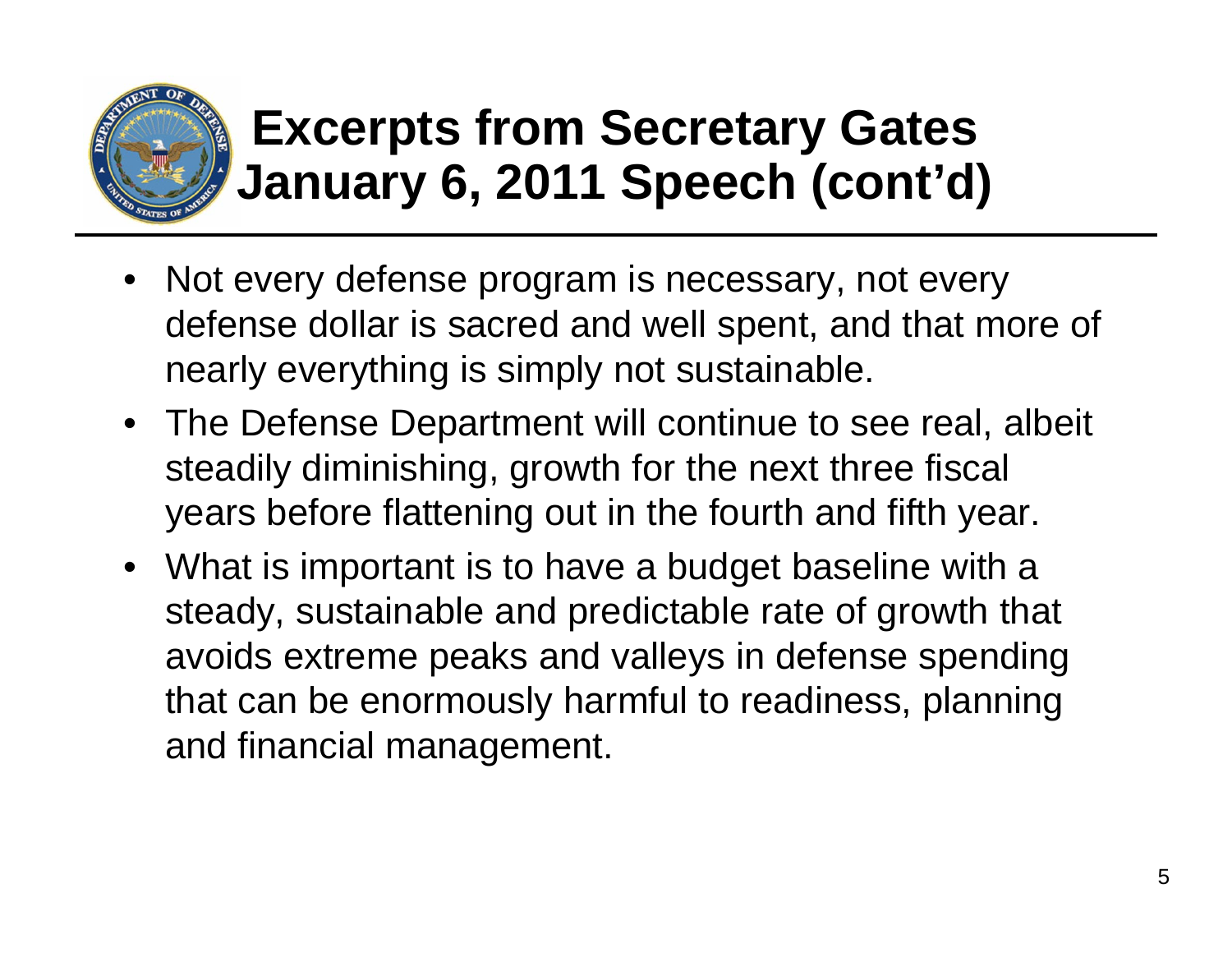

### **Mandate for Restoring Affordability and Productivity in Defense Spending (USD(AT&L) June 28, 2010 Memo)**

- •Deliver the warfighting capability we need for the dollars we have
- •Get better buying power for the warfighter and taxpayer
- •Restore affordability to defense goods and services
- •Improve defense industry productivity
- •Remove government impediments to leanness
- •Avoid program turbulence
- •Maintain a vibrant and financially healthy defense industry

Obtain 2-3% net annual growth in warfighting capabilities without commensurate budget increase by identifying and eliminating unproductive or low-value-added overhead and transfer savings to warfighting capabilities. *Do more without more.*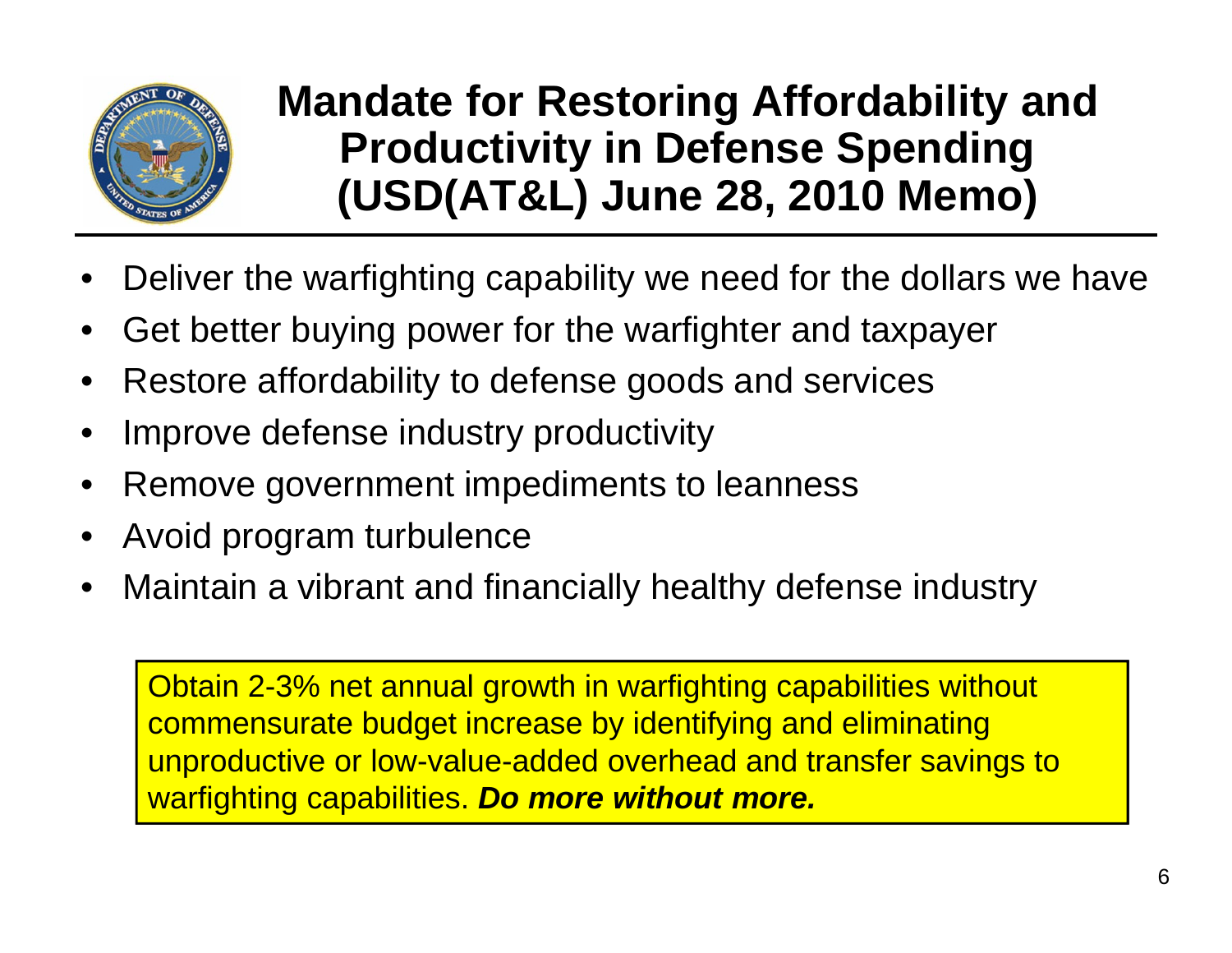

### **Planning, Programming, Budgeting, and Execution**

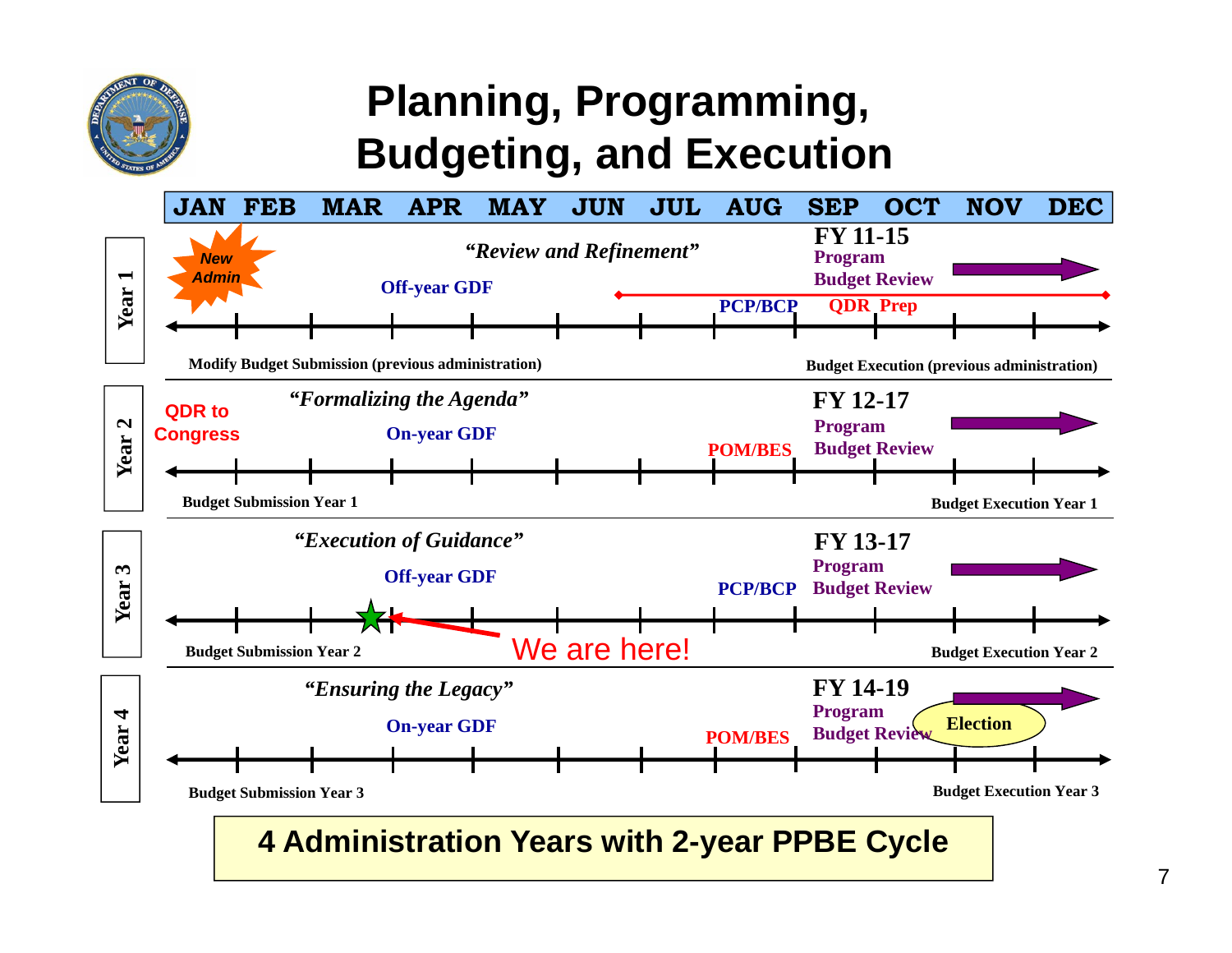

## **Acquisition Efficiency Initiatives**

- •Target Affordability and Control Cost Growth
- •Incentivize Productivity & Innovation in Industry
- Promote Real Competition
- •Improve Tradecraft in Acquisition of Services
- Reduce Non-Productive Processes and Bureaucracy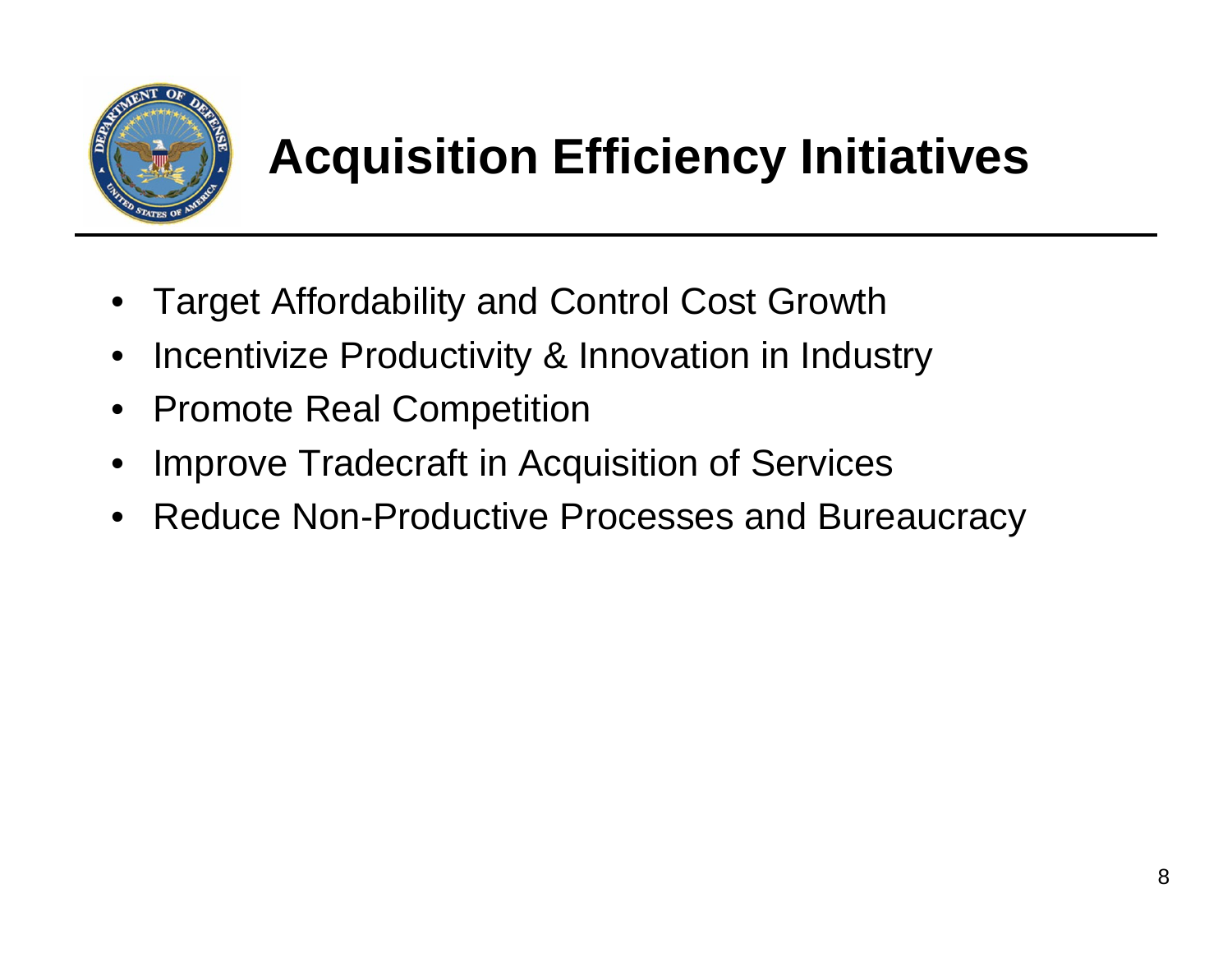

# **Acquisition Efficiency Guidance Roadmaps**

#### **Target Affordability and Control Cost Growth**

- Mandate affordability as a requirement
- Implement "should cost" based management
- Eliminate redundancy within warfighter portfolios
- Achieve Stable and economical production rates
- Manage program timelines

#### **Incentivize Productivity & Innovation in Industry**

- Reward contractors for successful supply chain and indirect expense management
- -Increase Use of FPIF contract type
- -Capitalize on progress payment structures
- Institute a superior supplier incentive program
- Reinvigorate industry's independent research and development

#### **Promote Real Competition**

- Emphasize competitive strategy at each program milestone
- Remove obstacles to competition
	- •Allow reasonable time to bid
	- • Require non-certified cost and pricing data on single offers
	- $\bullet$  Enforce open system architectures and set rules for acquisition of technical data rights
- Increase small business role and opportunities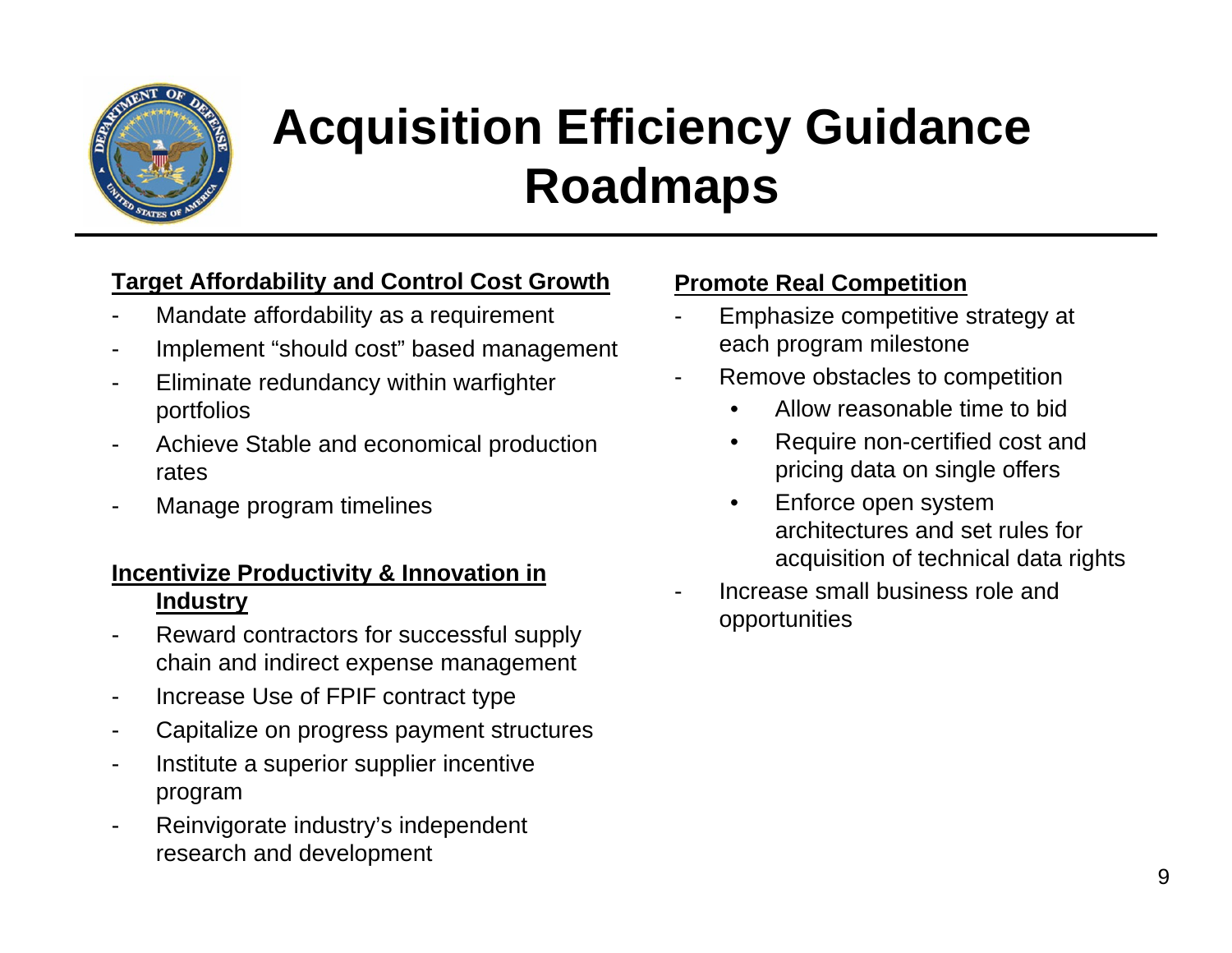

# **Acquisition Efficiency Guidance Roadmaps (cont'd)**

### **Improve Tradecraft in Acquisition of Services**

- -Assign senior managers for acquisition of services
- -Adopt uniform services market segmentation (taxonomy)
- - Address causes of poor tradecraft
	- •Define requirements and prevent creep
	- •Conduct market research
- -Increase small business participation

#### **Reduce Non-Productive Processes and Bureaucracy**

- -Reduce frequency of OSD level reviews
- - Work with Congress to eliminate low value added statutory requirements
- -Reduce the volume and cost of Congressional Reports
- -Reduce non-value added requirements imposed on industry
- -Align DCMA and DCAA processes to ensure work is complementary
- - Increase use of Forward Pricing Rate Recommendations (FPRRs) to reduce administrative costs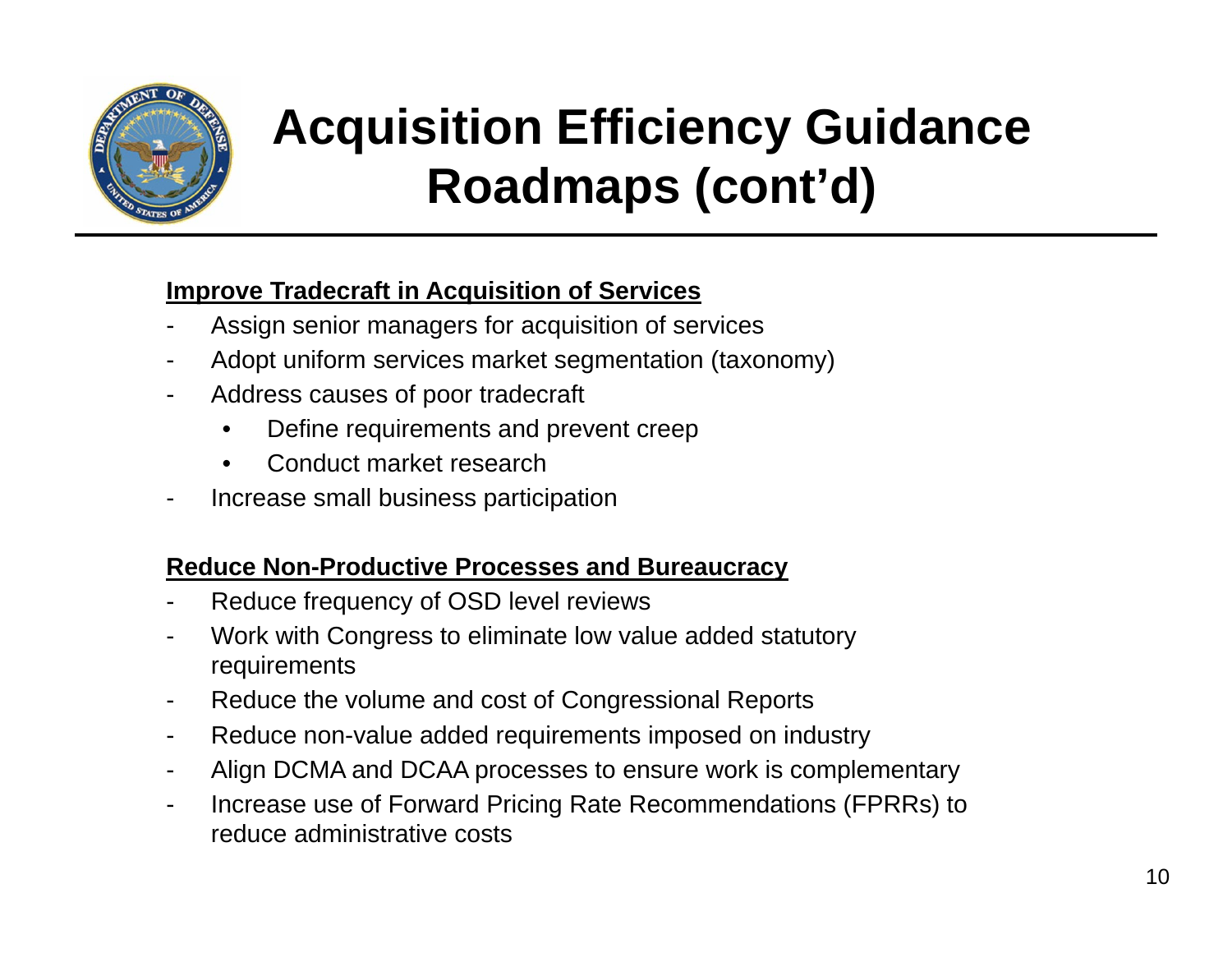

## **Technical Challenges**

Robots have limited ability to:

- • Perceive and understand situations under all conditions
- •Predict behavior of teammates or aggressors
- •Collaborate with humans and other robots
- •Learn tasks and adapt to new situations
- $\bullet$ Communicate effectively with other team members
- •Move at near human speeds over any terrain
- •Lift, maneuver and interact with physical objects